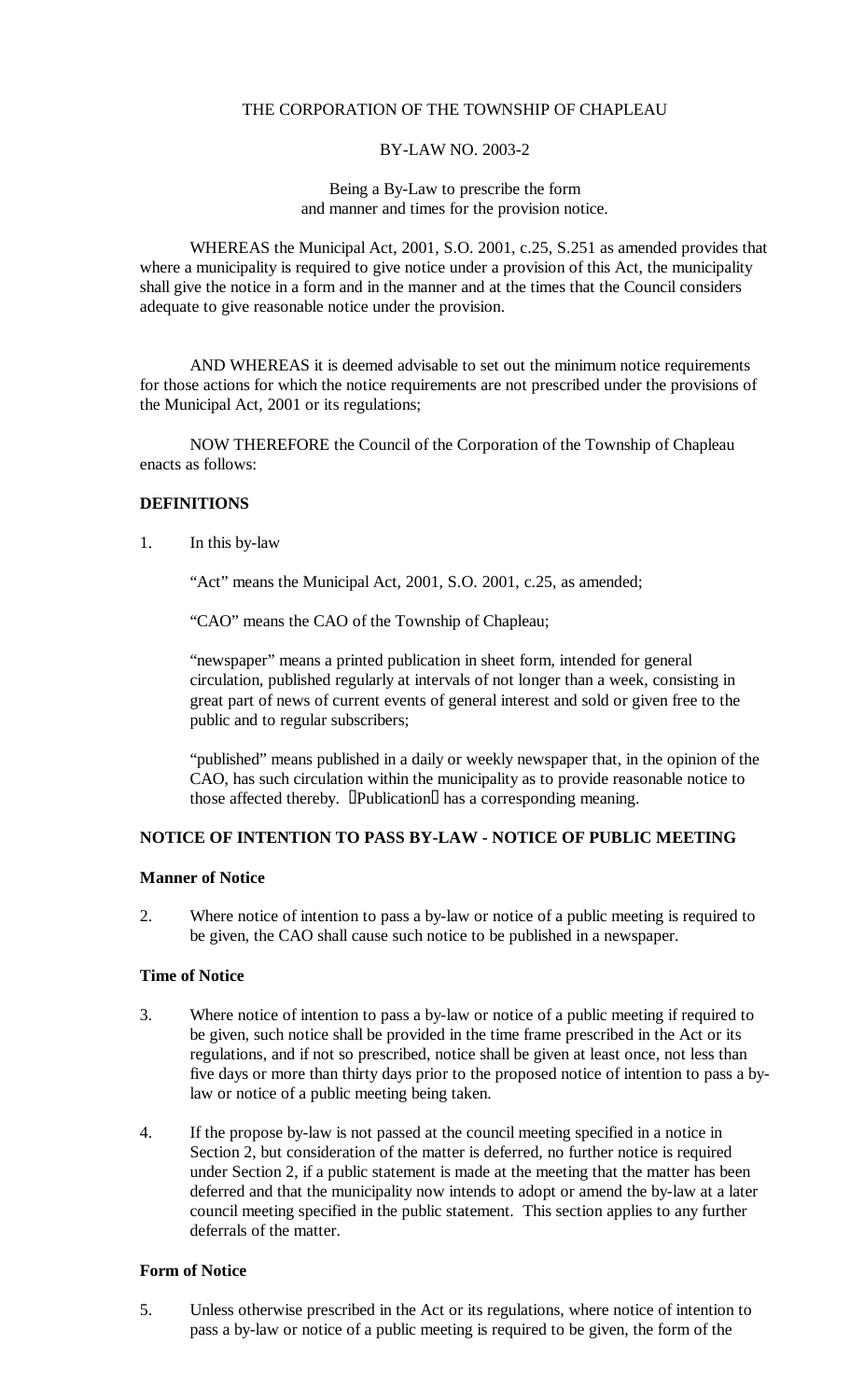notice shall include the following information:

(1) A description of the purpose of the meeting, or the purpose and effect of the proposed by-law;

- (2) The date, time and location of the meeting;
- (3) Where the purpose of the meeting or proposed by-law is related to specific lands within the Township, a key map showing the affected lands;
- (4) The name and address of the person who will receive written comments on the issue that is the subject of the meeting and the deadline for receiving such comments

## **FINANCIAL**

### **Adoption of Annual Budget**

6. The notice provisions set out in Section 2, 3 and 4 shall apply to the adoption of the annual budget in total.

#### **Amendments to Budget**

- 7. Where expenditure estimates approved in the budget have been subject to quotations or tenders quoting an amount greater than the estimated expenditure for that item, the approval process set out under the Township purchasing by-law shall apply, and notice of such amendment to the budget shall be included in the report and the printing of this item on the Council Agenda, with the notation "Amendment to Budget", shall constitute sufficient notice.
- 8. New projects that have not been included in the annual budget shall be detailed in a staff report and notice of such amendment to the budget shall be included in the report and the printing of this item on the Council Agenda, with the notation "Amendment to Budget", shall constitute sufficient notice.

### **Operating Costs Incurred Prior to Budget Approval**

9. Normal operating costs incurred prior to the adoption of the annual budget shall not require, and approval of such expenditures shall be deemed ratified upon the adoption of the annual budget.

### **Improvements to Service**

10. Unless otherwise designated by regulation, notice of improvements in the efficiency and effectiveness of the delivery of services by the Township and its local boards; and barriers identified by the Township and its local boards to achieving improvements in the efficiency and effectiveness of the delivery of services by them, shall be published in the newspaper at the same time as prescribed in the Act for the publication of the Financial Statements of the Township of Chapleau.

### **GENERAL**

- 11. Where separate by-laws have been enacted in accordance with provisions contained in the Act, the notice provisions set out in such by-laws shall prevail.
- 12. No notice shall be required under this by-law, where the provision of notice will interfere with the ability of Council to conduct business with respect to a matter permitted for a closed session under Section 239 of the Act.